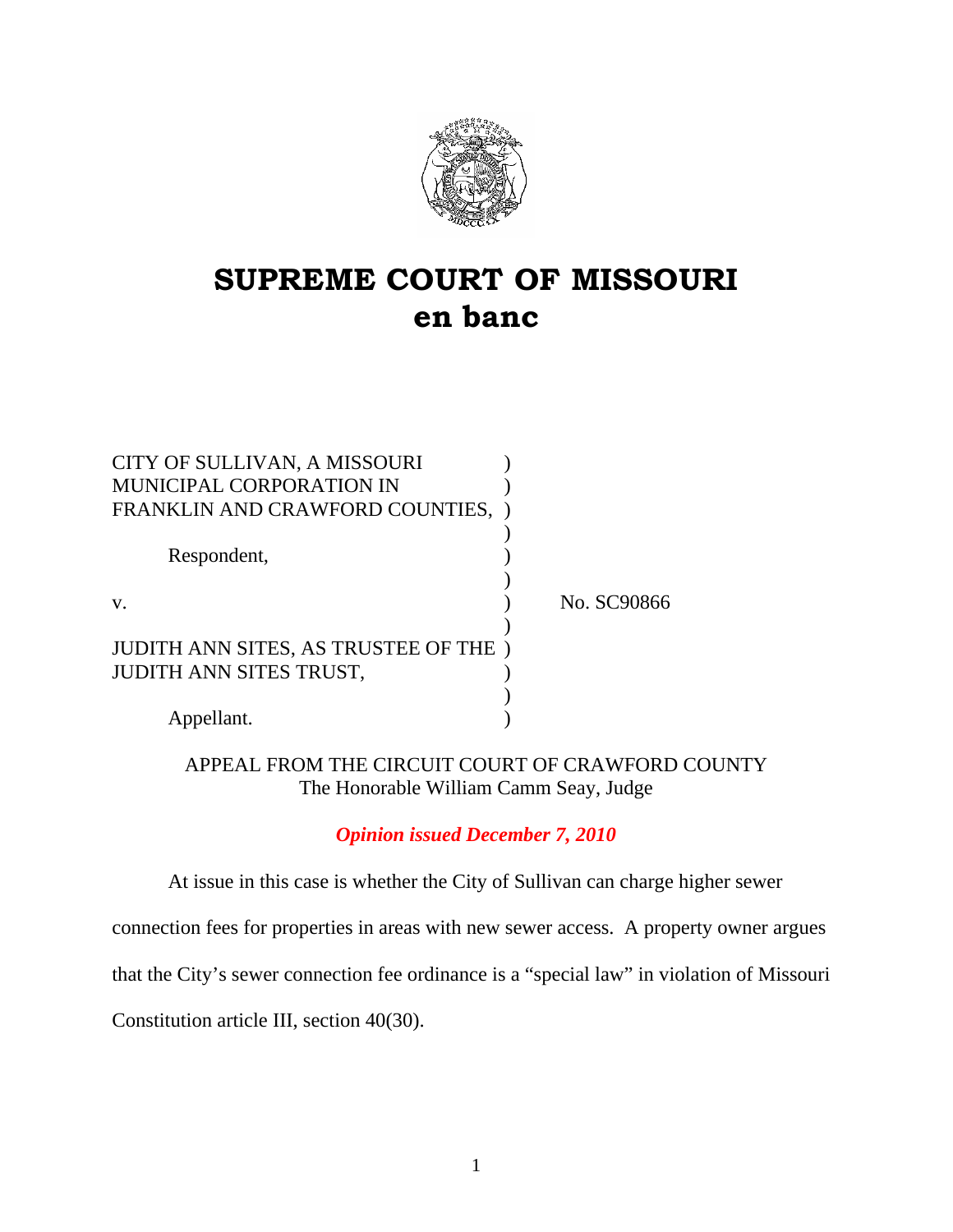Because the sewer connection fee ordinance is a not an unconstitutional special law under article III, section 40(30), the trial court's judgment upholding the ordinance is affirmed $<sup>1</sup>$  $<sup>1</sup>$  $<sup>1</sup>$ </sup>

## **Background**

In 1996, the City developed a plan to improve its sewer system and install new sewer lines in areas that previously had no sewer access. Pursuant to Missouri Constitution article VI, section 27, the City proposed a \$3.3 million revenue bond to fund the sewer project. Before the election, voters were provided notice by mail about the sewer improvement project, which detailed the new areas that would receive sewer service and the connection fees that would be imposed in those areas. The City's voters passed the proposed bond issue. The bonds issued were special, limited obligations of the City, secured by and payable solely from a pledge of the net revenues gained from the operation of the City's combined sewer system and waterworks.

An ordinance outlining new sewer connection fees was included in the City's efforts to implement the sewer improvement project. The ordinance established higher sewer connection fees for properties located in areas that did not have sewer service prior to the 1996 sewer improvement project. Sewer connection fees for these properties were

 $\overline{a}$ 

<span id="page-1-0"></span><sup>&</sup>lt;sup>1</sup> This Court has jurisdiction over this case pursuant to Mo. Const. art. V, sec. 10, as this case was taken on transfer after opinion by the court of appeals.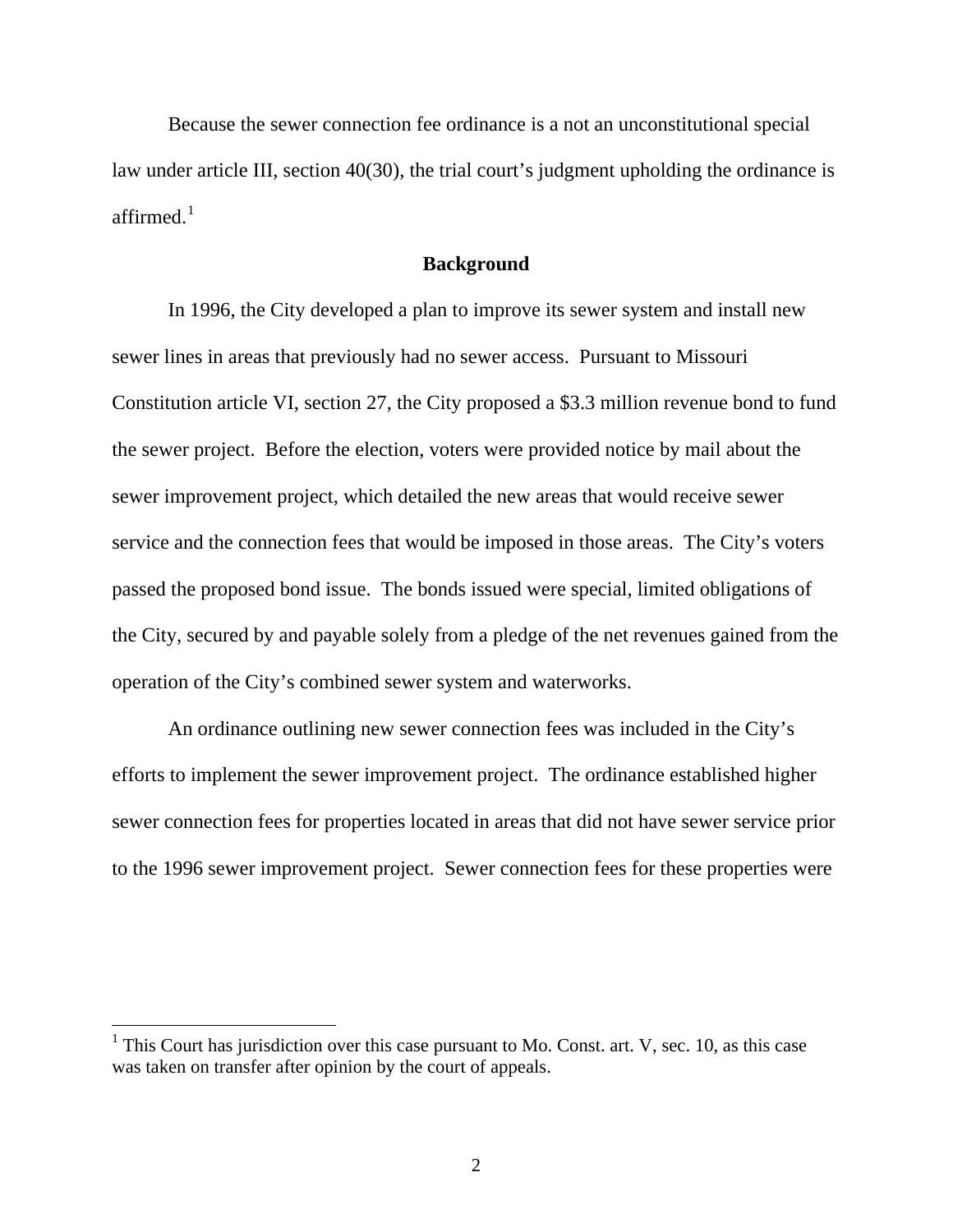set at \$3,750 or \$4,[2](#page-2-0)50,<sup>2</sup> whereas sewer connection fees in previously sewered areas were set at \$60 or  $$75.<sup>3</sup>$  $$75.<sup>3</sup>$  $$75.<sup>3</sup>$ 

 The Judith Ann Sites Trust, administered by Judith Ann Sites as trustee, owns property located in an area that previously did not have sewer access. The City's new sewer lines were constructed within 100 feet of Sites's property, requiring her to connect her property to the sewer system.<sup>[4](#page-2-2)</sup> Sites refused to pay the costs for connecting to the City's sewer system, which included the City's sewer connection fee and the construction costs for a sewer line leading from her home to the City's sewer line. The City sued Sites, seeking an order compelling her to pay the necessary costs for a sewer connection.

Sites answered by arguing that the City's sewer connection fee ordinance is a "special law" that violates Missouri Constitution article III, section 40(30). She asserted that the ordinance wrongly created an improper subclass within the larger class of "all new sewer connections" by treating disparately sewer connections for properties located in newly sewered areas. She argued that it was unjustifiable to charge higher sewer connection fees to these properties because all new sewer connections, regardless of their location in the City, utilize comparable materials and yield the same permission to connect to the City's sewer service.

 $\overline{a}$ 

<span id="page-2-0"></span><sup>&</sup>lt;sup>2</sup> Sewer connection fees vary by the type of connection used—fees are \$3,750 for a gravity connection or \$4,250 for a pressure (grinder pump) connection.

<span id="page-2-1"></span><sup>&</sup>lt;sup>3</sup> The connection fee was \$60 for a four-inch sewer tap or \$75 for a sewer tap in excess of four inches. These connection fees later were raised to \$500.

<span id="page-2-2"></span> $4$  The City's code requires that "[t]he owner of all houses, buildings or properties used for human employment, recreation or other purposes" with property lines within 100 feet of the City's sewer system must install toilet facilities connected to the City's sewer system. Sewer connections are not required for vacant lots.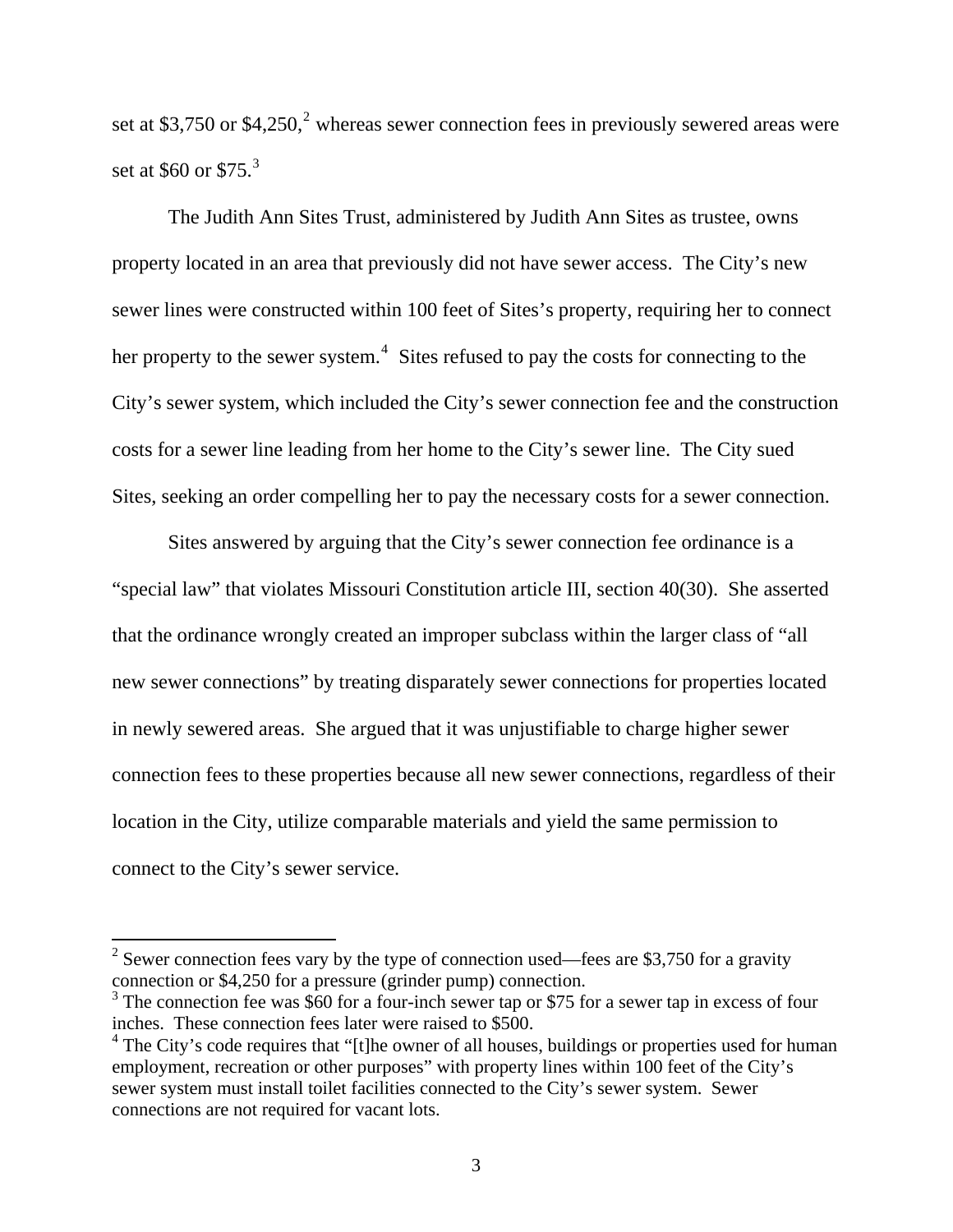The City moved that Sites's answer be stricken because the City's sewer connection fee ordinance had withstood a previous challenge in *Larson v. City of Sullivan*, 92 S.W.3d 128 (Mo. App. 2002). *Larson*, however, did not address a special laws challenge to the sewer connection fee ordinance. Instead, *Larson* determined that the ordinance did not violate the Hancock Amendment, Missouri Constitution article X, section 22. 92 S.W.3d at 131-33. *Larson* further concluded that the City had the authority to establish the connection fees and that the connection fees imposed by the City were not unreasonable, arbitrary, or capricious. *Id.* at 133-35. The trial court overruled the City's motion to strike Sites's answer.

Ultimately, however, the trial court entered a judgment in the City's favor. Sites was ordered to pay the costs for connecting her home to the City's sewer system, and the City was granted an order permitting it to enter her property to connect it to the sewer system. The City also was awarded \$3,750 in damages, the amount of Sites's connection fee. Sites now appeals.

#### **Standard of Review**

Sites's appeal maintains that the sewer connection fee ordinance is unconstitutional under article III, section 40(30). The constitutional validity of the ordinance is a question of law meriting *de novo* review. *State ex rel. Sunshine Enters. of Mo., Inc. v. Bd. of Adjustment of the City of St. Ann*, 64 S.W.3d 310, 314 (Mo. banc 2002). Lawmakers' discretion in defining a class to which a law applies should be disturbed only when the created class is clearly arbitrary, unreasonable, and unjust. *See Hawkins v. Smith*, 147 S.W. 1042, 1044 (Mo. banc 1912).

4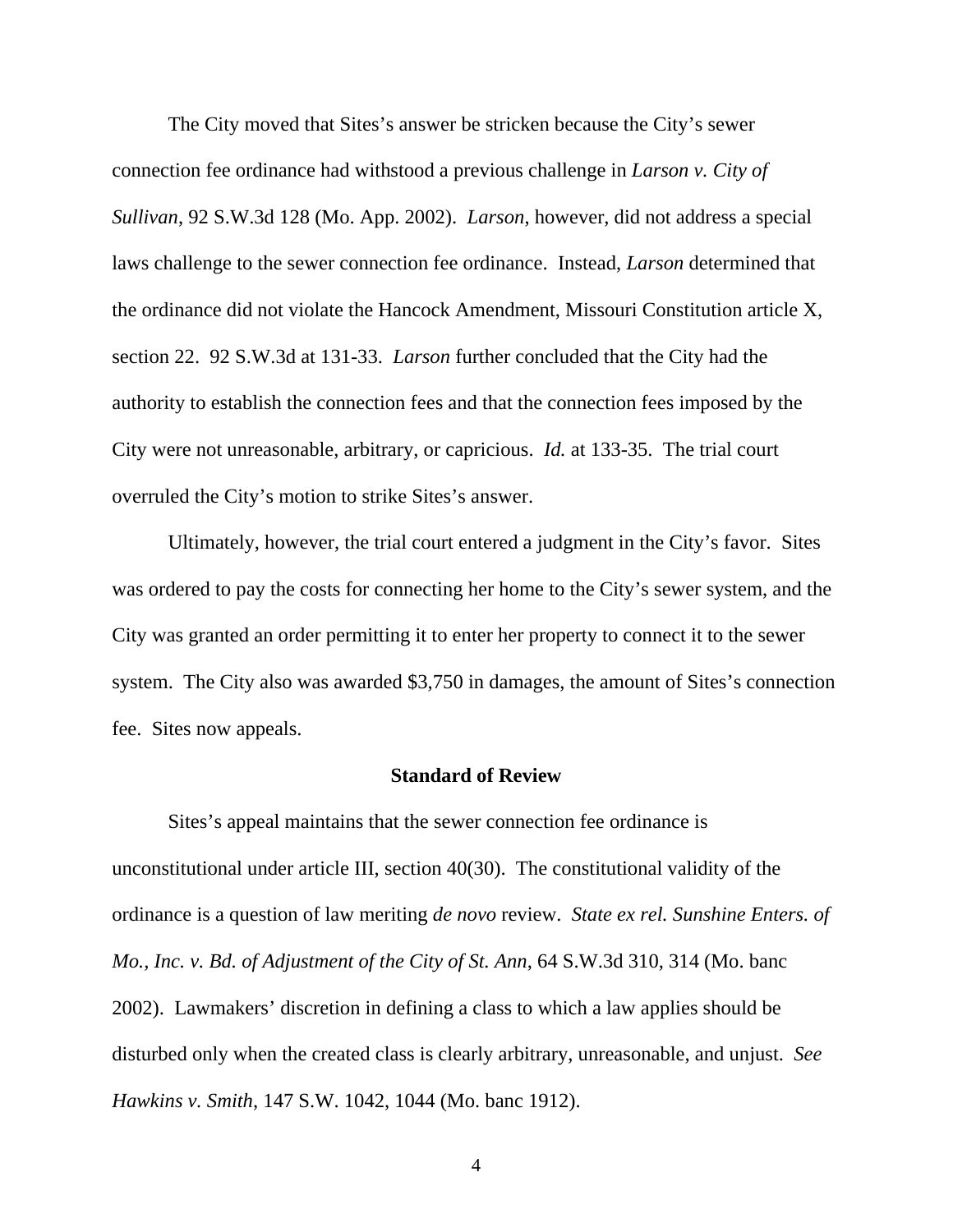### **The Sewer Connection Fee Ordinance Is Constitutional**

Article III, section 40(30) provides that "[t]he general assembly shall not pass any local or special law … where a general law can be made applicable." This prohibition against special laws also extends to city ordinances. *McKaig v. Kansas City*, 256 S.W.2d 815, 816 (Mo. banc 1953). A general law is a statute that relates to persons or things as a class, whereas a special law relates to particular persons or things of a class. *City of Springfield v. Sprint Spectrum, L.P.*, 203 S.W.3d 177, 184 (Mo. banc 2006).

 Consideration for whether a law is special or general includes examination of whether the categories created under the law are open-ended or fixed, based on an immutable characteristic. *Id.* But whether a law implicates a geographically fixed category is not the dispositive factor in deciding if it is an unconstitutional special law. The class at issue in the sewer connection fee ordinance is fixed according to location, but this does not render the ordinance unconstitutional unless there is was no substantial justification for creating the class. *See id.* at 185-86.

Where the designation of a class is substantially justified, the class avoids the "vice in special laws" referenced in *Sprint Spectrum*: "The vice in special laws is that they do not embrace all of the class to which they are naturally related." *Id.* at 184 (internal quotations omitted). "The question in every case is whether any appropriate object is excluded to which the law, but for its limitations, would apply." *Id.* (internal quotations omitted).

The record in this case provides evidence that there was substantial justification for creating a class of new sewer connections that was required to pay higher connection

5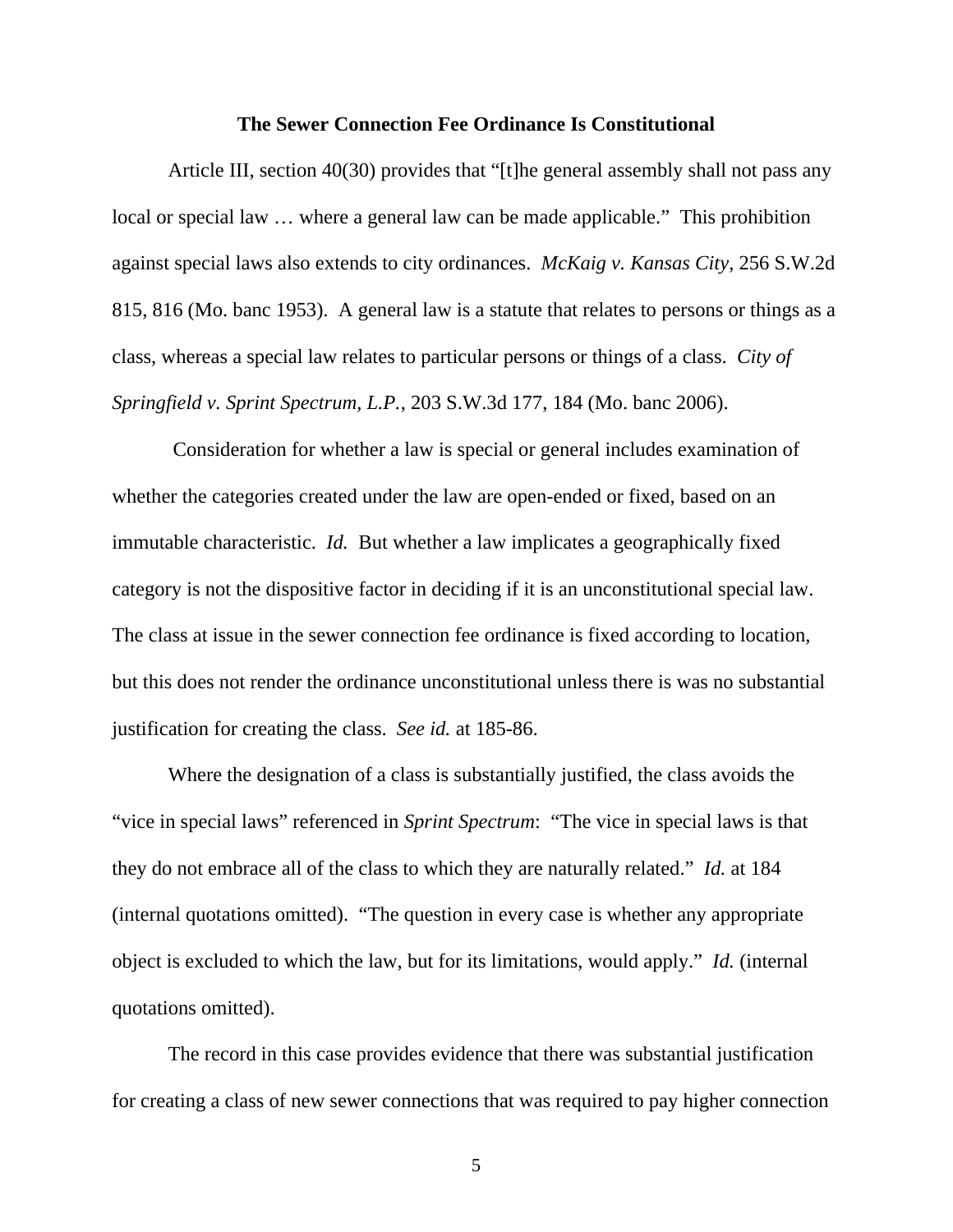fees before accessing new portions of the City's sewer system. The higher connection fees were imposed in a way that embraced all of the class to which the higher fees naturally related. *Larson* noted that the properties subjected to the higher connection fees derived a direct benefit from the City's 1996 sewer improvements: "The system itself is a good or service, which is provided in return for the fee. Residents did not have the benefit of a sewer system prior to this. In return for the payment of the fee, residents now have the benefit of the system." 92 S.W.3d at 133.

Other jurisdictions recognize that special laws prohibitions should not prevent necessary geographic classifications premised on legitimate distinguishing characteristics. *See, e.g.*, *Schrader v. Florida Keys Aqueduct Auth.*, 840 So.2d 1050, 1055-56 (Fla. 2003) (discussing that some laws necessarily apply only to fixed geographic classifications). The Florida Supreme Court recognizes that "[a] law relating to … things as a class is a valid general law if the classification is based upon *proper differences which are inherent in or peculiar to the class*." *Id.* at 1055 (emphasis added). It highlights the importance of considering the public policy implications of the classification at issue:

So long as a law materially affects the people of this state, it need not have universal application to be a general law. *…* This Court has upheld as legally valid general laws legislation that facially appeared to affect only a limited geographic area of the state but which had a primary purpose contemplating an important and necessary state function and an actual impact far exceeding the limited geographic area identified by its terms.

*Id.* at 1055-56.